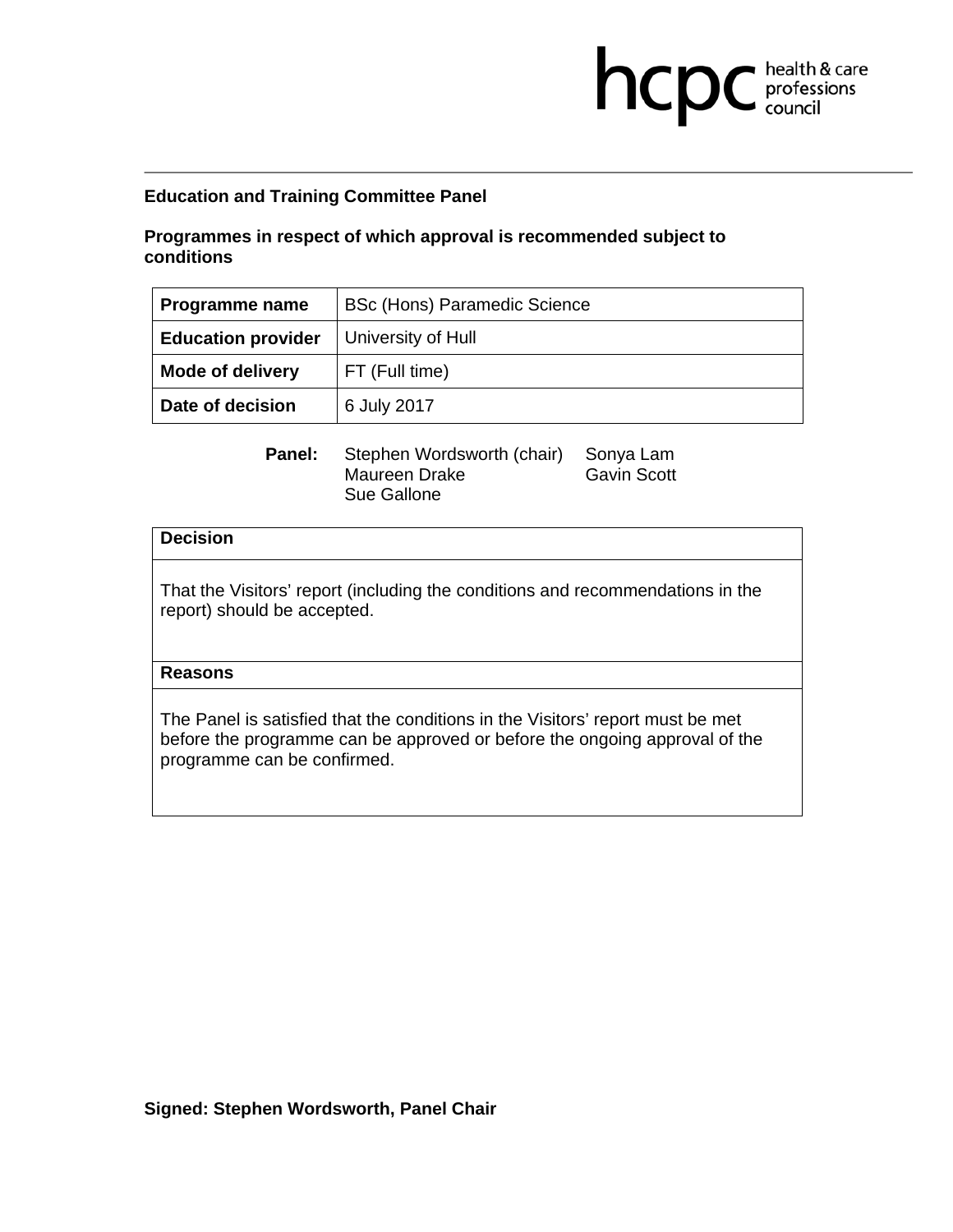# **Programmes in respect of which approval is recommended subject to conditions**

| Programme name            | BSc (Hons) Applied Biomedical Science |
|---------------------------|---------------------------------------|
| <b>Education provider</b> | <b>Staffordshire University</b>       |
| <b>Mode of delivery</b>   | FT (Full time)                        |
| Date of decision          | 6 July 2017                           |

**health & care** 

Panel: Stephen Wordsworth (chair) Sonya Lam Maureen Drake Gavin Scott Sue Gallone

### **Decision**

That the Visitors' report (including the conditions and recommendations in the report) should be accepted.

## **Reasons**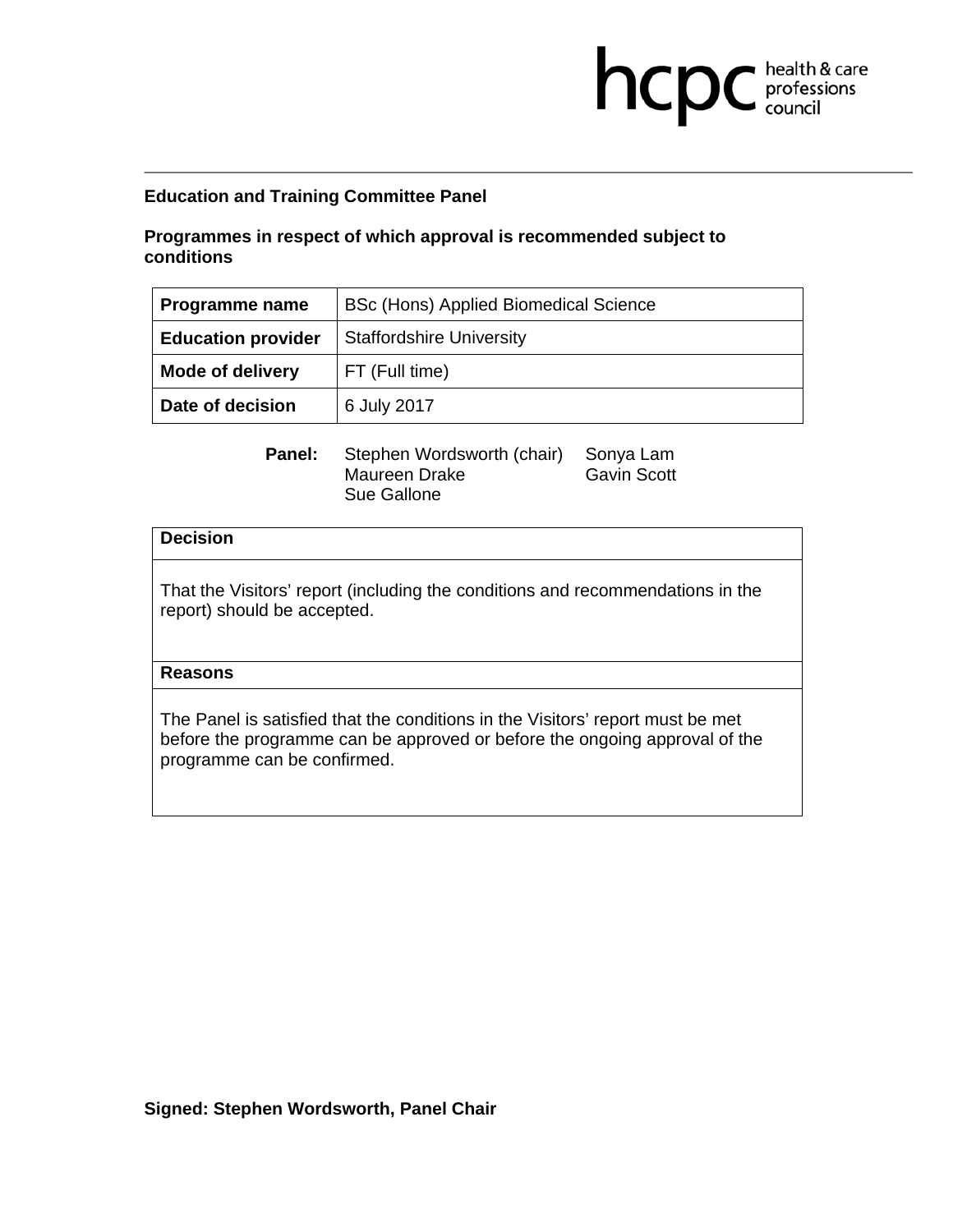# **Programmes in respect of which approval is recommended subject to conditions**

| Programme name            | BSc (Hons) Healthcare Science (Blood Sciences) |
|---------------------------|------------------------------------------------|
| <b>Education provider</b> | <b>Staffordshire University</b>                |
| <b>Mode of delivery</b>   | PT (Part time)                                 |
| Date of decision          | 6 July 2017                                    |

**health & care** 

Panel: Stephen Wordsworth (chair) Sonya Lam Maureen Drake Gavin Scott Sue Gallone

### **Decision**

That the Visitors' report (including the conditions and recommendations in the report) should be accepted.

## **Reasons**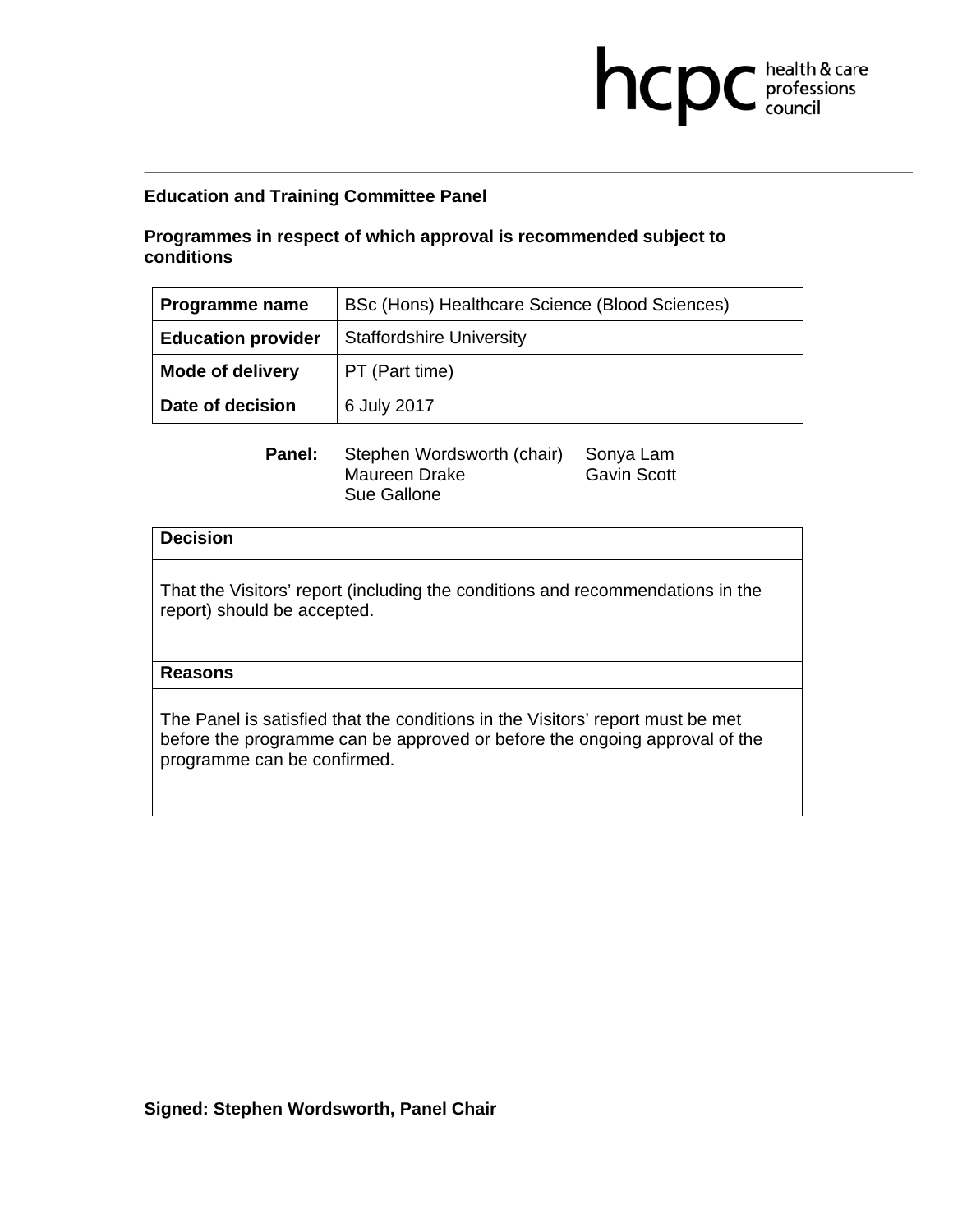# **Programmes in respect of which approval is recommended subject to conditions**

| Programme name            | BSc (Hons) Healthcare Science (Infection Sciences) |
|---------------------------|----------------------------------------------------|
| <b>Education provider</b> | <b>Staffordshire University</b>                    |
| <b>Mode of delivery</b>   | PT (Part time)                                     |
| Date of decision          | 6 July 2017                                        |

**health & care** 

Panel: Stephen Wordsworth (chair) Sonya Lam Maureen Drake Gavin Scott Sue Gallone

### **Decision**

That the Visitors' report (including the conditions and recommendations in the report) should be accepted.

## **Reasons**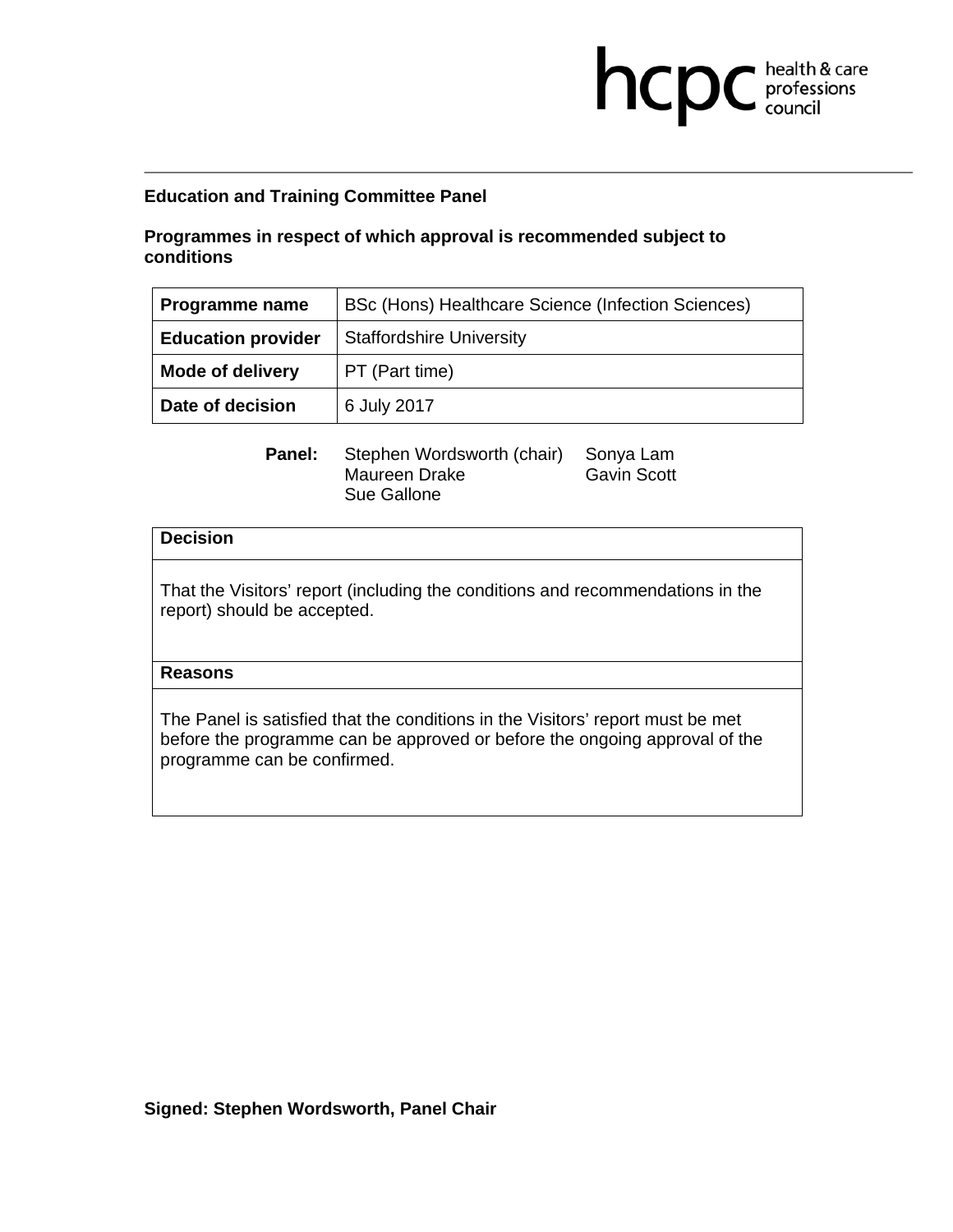# **Programmes in respect of which approval is recommended subject to conditions**

| Programme name            | BSc (Hons) Healthcare Science (Cellular Sciences) |
|---------------------------|---------------------------------------------------|
| <b>Education provider</b> | <b>Staffordshire University</b>                   |
| <b>Mode of delivery</b>   | PT (Part time)                                    |
| Date of decision          | 6 July 2017                                       |

**health & care** 

Panel: Stephen Wordsworth (chair) Sonya Lam Maureen Drake Gavin Scott Sue Gallone

### **Decision**

That the Visitors' report (including the conditions and recommendations in the report) should be accepted.

## **Reasons**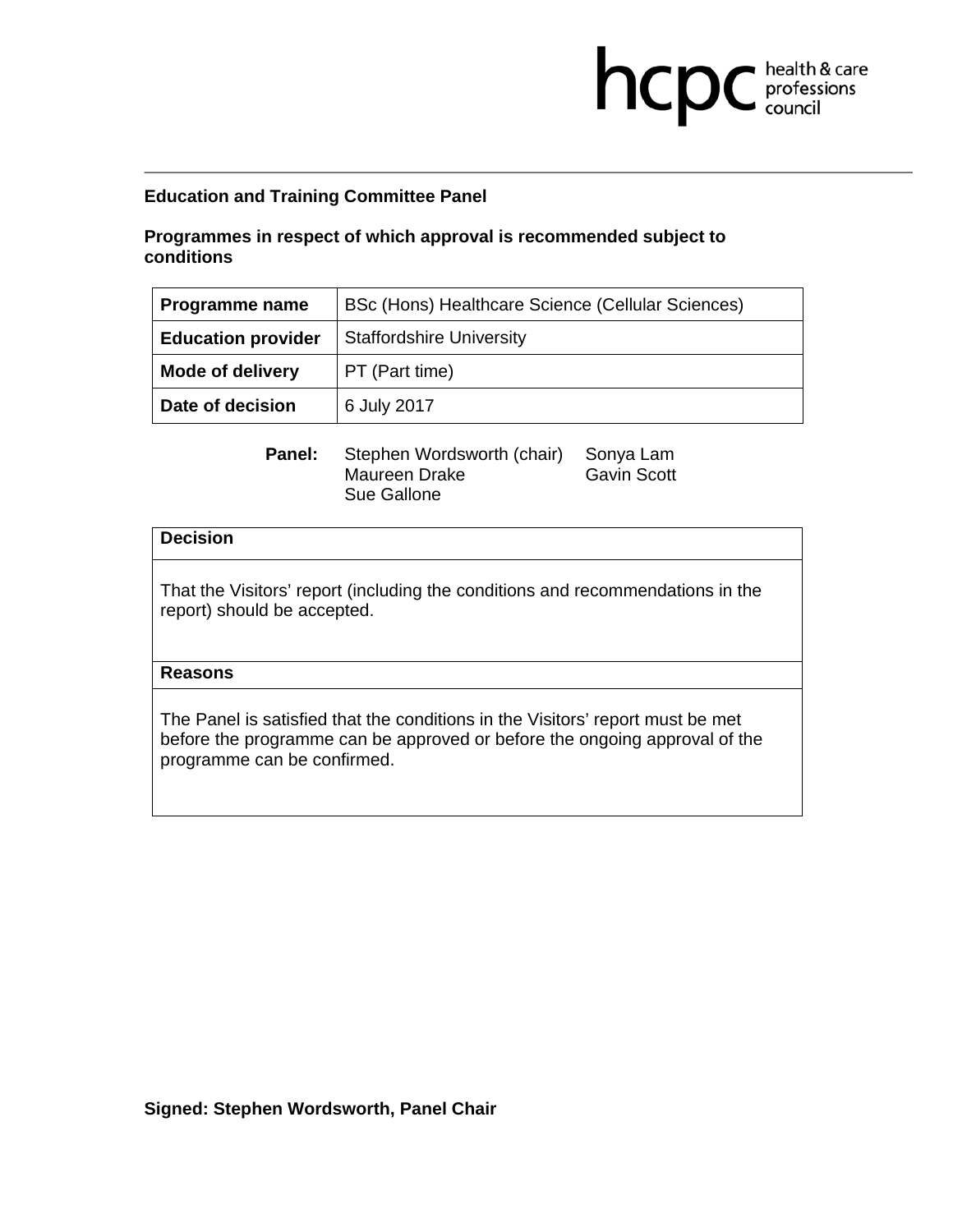# **Programmes in respect of which approval is recommended subject to conditions**

| Programme name            | BSc (Hons) Healthcare Science (Genetic Sciences) |
|---------------------------|--------------------------------------------------|
| <b>Education provider</b> | <b>Staffordshire University</b>                  |
| <b>Mode of delivery</b>   | PT (Part time)                                   |
| Date of decision          | 6 July 2017                                      |

**health & care** 

Panel: Stephen Wordsworth (chair) Sonya Lam Maureen Drake Gavin Scott Sue Gallone

### **Decision**

That the Visitors' report (including the conditions and recommendations in the report) should be accepted.

## **Reasons**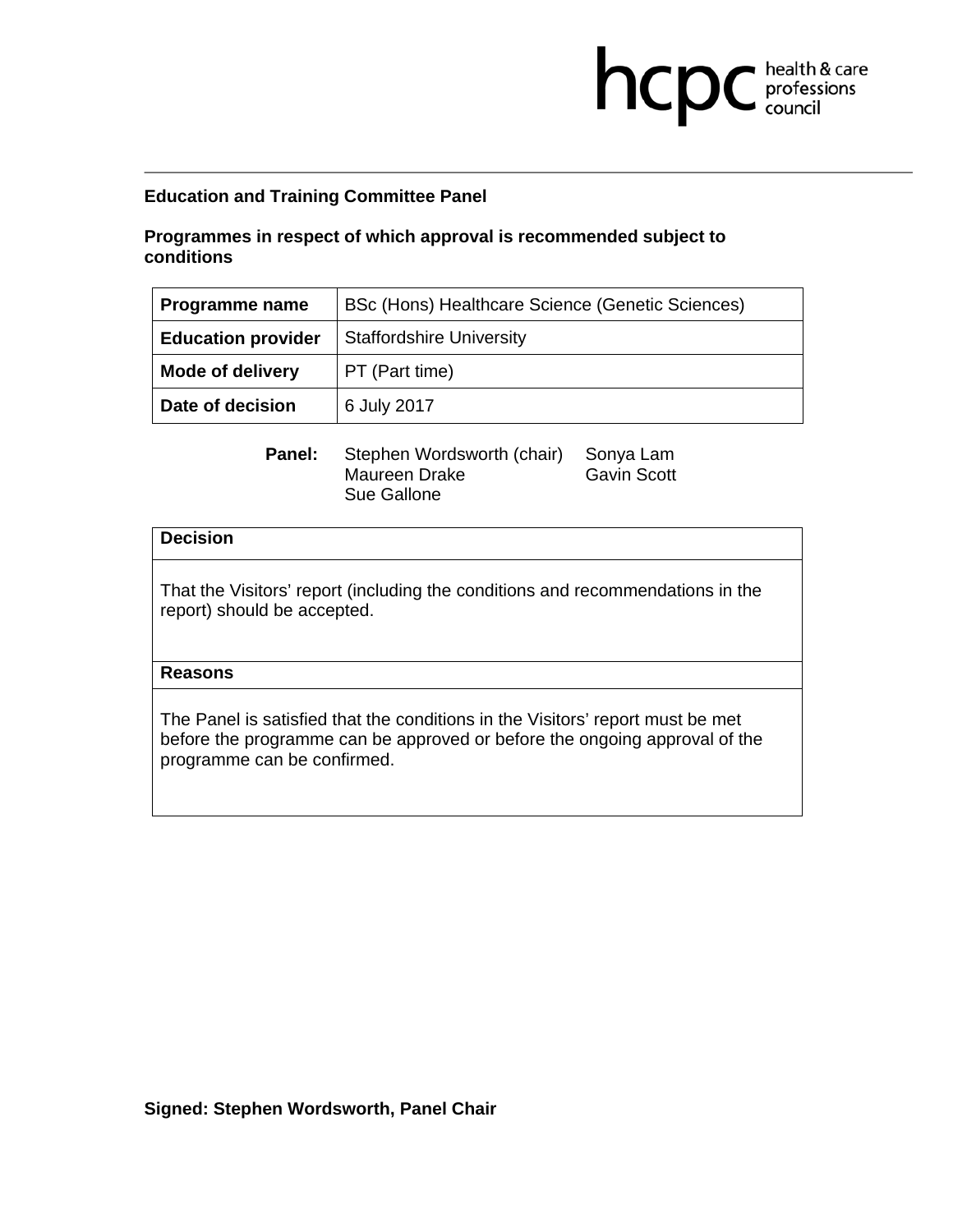# **Programmes in respect of which approval is recommended subject to conditions**

| Programme name            | MSc Physiotherapy (pre-registration) |
|---------------------------|--------------------------------------|
| <b>Education provider</b> | <b>St Mary's University</b>          |
| <b>Mode of delivery</b>   | FTA (Full time accelerated)          |
| Date of decision          | 6 July 2017                          |

**health & care** 

Panel: Stephen Wordsworth (chair) Sonya Lam Maureen Drake Gavin Scott Sue Gallone

### **Decision**

That the Visitors' report (including the conditions and recommendations in the report) should be accepted.

### **Reasons**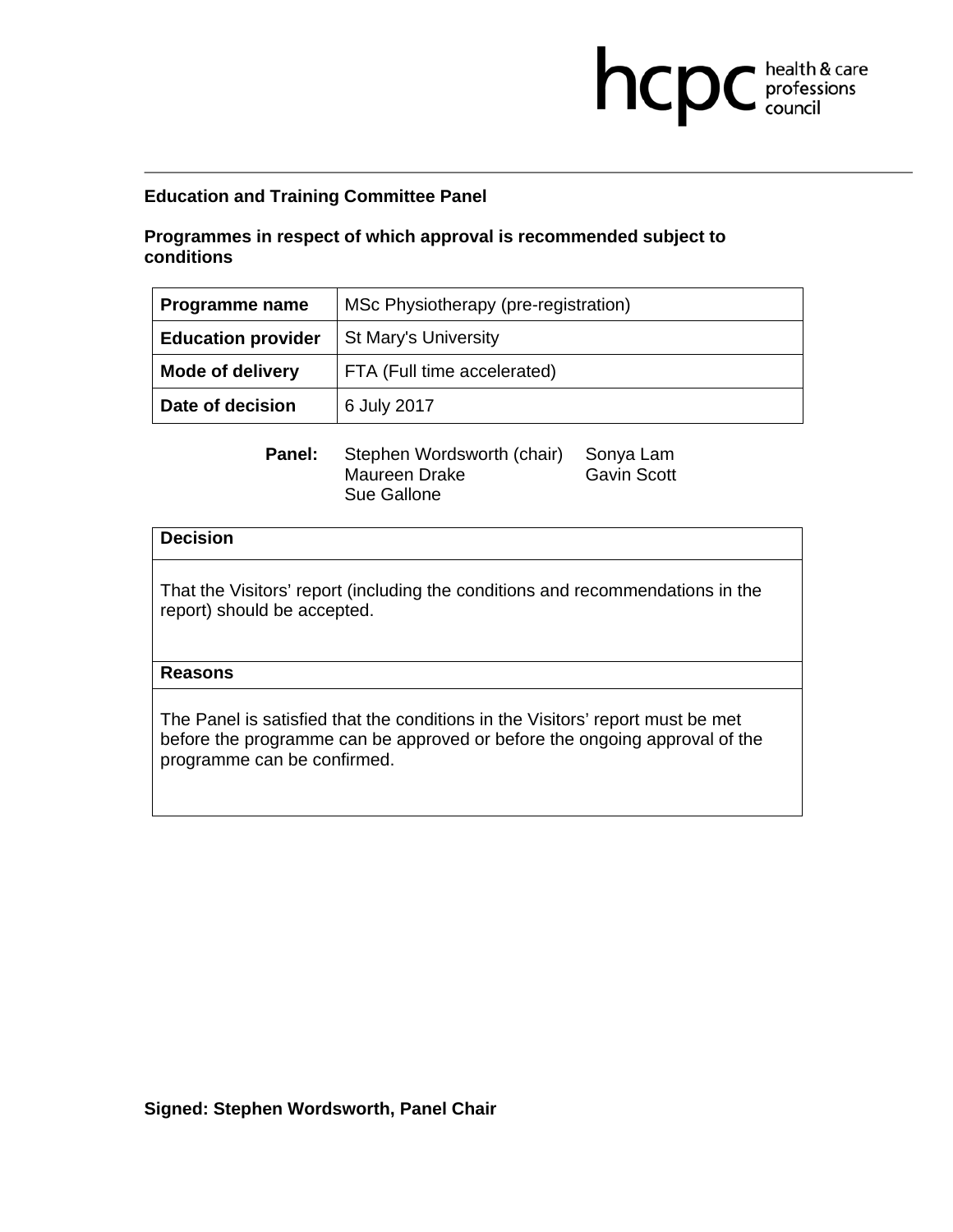# **Programmes in respect of which approval is recommended subject to conditions**

| Programme name            | BSc (Hons) Operating Department Practice Studies |
|---------------------------|--------------------------------------------------|
| <b>Education provider</b> | <b>Teesside University</b>                       |
| <b>Mode of delivery</b>   | FT (Full time)                                   |
| Date of decision          | 6 July 2017                                      |

**health & care** 

Panel: Stephen Wordsworth (chair) Sonya Lam Maureen Drake Gavin Scott Sue Gallone

### **Decision**

That the Visitors' report (including the conditions and recommendations in the report) should be accepted.

### **Reasons**